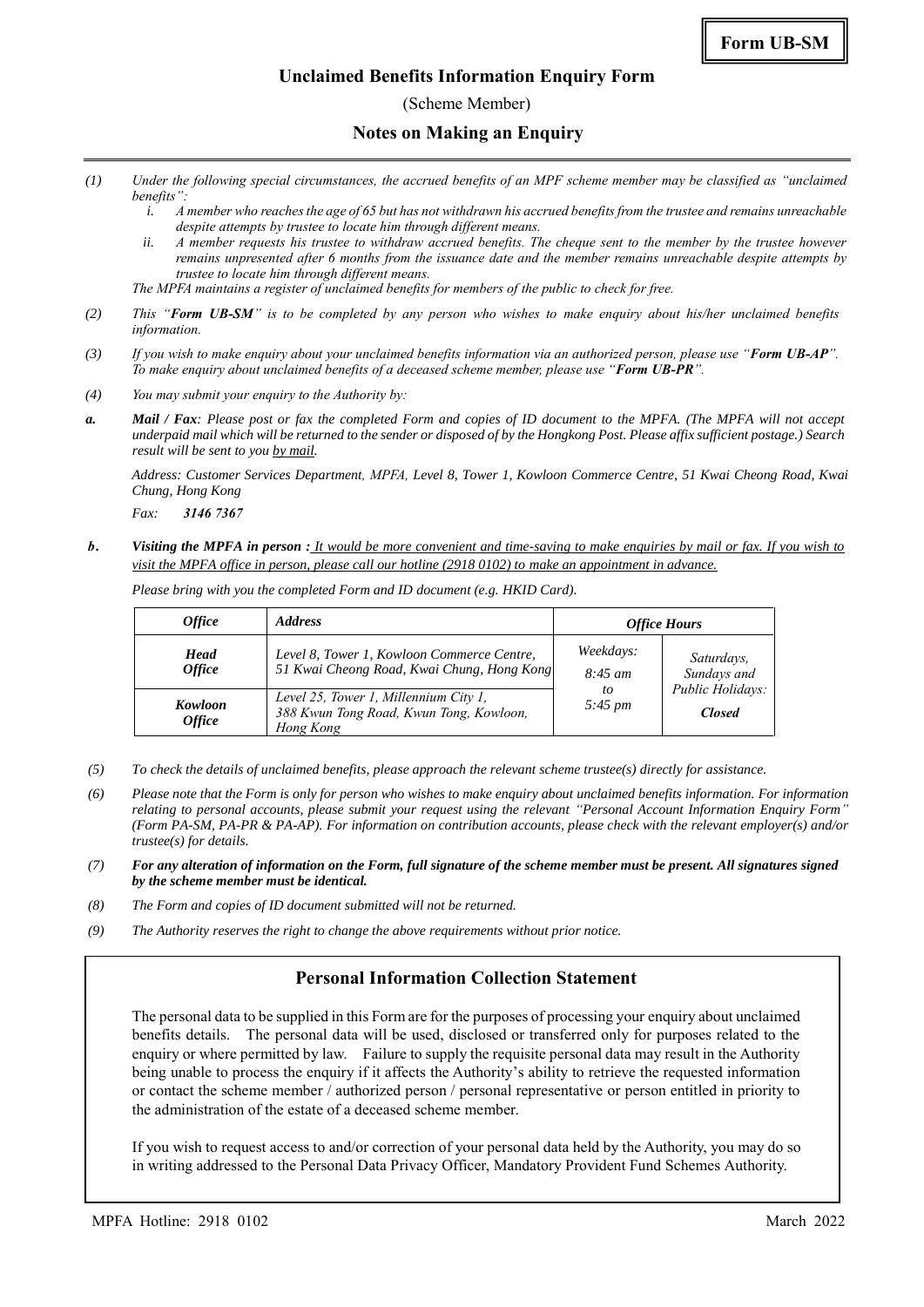# 無人申索的權益資料查詢表格

( 計 劃 成 員 )

### 查詢須知

- (1) 強 積 金 計 劃 成 員 的 累 算 權 益 , 可 於 下 列 特 殊 情 況 下 被 界 定 為 「 無 人 申 索 權 益 」: i. 成員已年滿 65 歲,但並無向受託人申請取回累算權益,而受託人透過不同途徑亦未能成功 聯 絡 成 員 ;
	- ii. 受託人接獲成員提取累算權益的申請,並向成員發出支票,惟支票在發出日起計6個月內仍 未 過 戶 , 而 受 託 人 透 過 不 同 途 徑 亦 未 能 成 功 聯 絡 成 員 。 積金局設有「無人申索權益」紀錄冊,供市民免費查閱。
- (2) 本 「 表 格 **UB-SM**」 供 擬 查 詢 其 無 人 申 索 的 權 益 資 料 的 人 士 填 寫 。
- (3) 如 閣 下 擬 授 權 他 人 , 代 辦 查 詢 閣 下 的 無 人 申 索 的 權 益 資 料 , 請 填 寫 「 表 格 **UB-AP**」。 如 擬 查 詢 已 故 計 劃 成 員 的 無 人 申 索 的 權 益 資 料 , 請 填 寫 「 表 格 **UB-PR**」。
- (4) 閣 下 可 選 擇 以 下 列 方 法 向 本 局 提 交 查 詢 :
- a. 郵遞/傳真:請閣下將已填妥的表格及有關身分證明文件副本郵遞或傳真至積金局。(積金局不會 接收郵資不足的郵件,有關郵件將由香港郵政退回寄件人或予以銷毀。請支付足額郵資。)積金 局 將 以 信 函 回 覆 閣 下 。

地 址 : 香 港 葵 涌 葵 昌 路 51號 九 龍 貿 易 中 心 1座 8樓 積 金 局 客 戶 服 務 處 傳 真 : **3146 7367**

b. 親臨積金局:透過郵寄或傳真提交查詢,會更為方便省時。如欲親身到訪積金局辦事處,請先 致電熱線 (2918 0102) 預約。

請閣下攜同已填妥的表格及有關身分證明文件(如身分證)親臨積金局辦事處查詢。

| 辦事處   | 地址                           | 辦公時間                    |                 |
|-------|------------------------------|-------------------------|-----------------|
| 總辦事處  | 香港葵涌葵昌路51號九龍貿易中心1座8樓         | 星期一至五:                  | 星期六、日<br>及公眾假期: |
| 九龍辦事處 | 香港九龍觀塘觀塘道388號創紀之城1期1座<br>25樓 | 上午8時45分<br>줖<br>下午5時45分 | 休息              |

- (5) 有 關 無 人 申 索 權 益 的 詳 細 資 料 , 請 直 接 向 有 關 強 積 金 受 託 人 查 詢 。
- (6) 請注意,本表格只供查詢無人申索的權益資料之用。如欲查詢個人帳戶資料,請參閱「個人帳戶 資料查詢表格 」 (表格編號:PA-SM, PA-PR 及 PA-AP)。如欲查詢其他強積金供款帳戶資料,請 向有關僱主或受託人查詢。

#### (7) 表 格 上 的 資 料 如 有 刪改, 有 關 成 員 必 須 在 旁 簽 署 作 實 。 有 關 成 員 的 所 有 簽 署 必 須 相 同 一 致 , 否 則 該查詢將不獲處理。

- (8) 已 遞 交 之 表 格 及 身 分 證 明 文 件 副 本 將 不 予 退 還 。
- (9) 本 局 保 留 權 利 更 改 以 上 條 文 而 不 作 另 行 通 知 。

### 個 人 資 料 收 集 聲 明

藉 本 表 格 提 供 的 個 人 資 料,乃 為 處 理 閣 下 要 求 查 閱 無 人 申 索 的 權 益 資 料 之 用。 有關資料只會因應與該項 查 詢 有 關 的 用 途 或 在 法 律 允 許 的 情 況 下 加 以 使 用 、 披露或轉移。如未能提供所需個人資料,以致本局難以抽取所要求查閱的資 料或聯絡計劃成員/獲授權人/遺產代理人 或 具 有 優 先 權 利 管 理 計 劃 成 員 遺 產的人士,則本局可能無法處理閣下的查詢。

如欲查閱及/或更正閣下存於本局的個人資料,可致函強制性公積金計劃管 理 局 個 人 資 料 私 隱 主 任 , 提 出 有 關 要 求 。